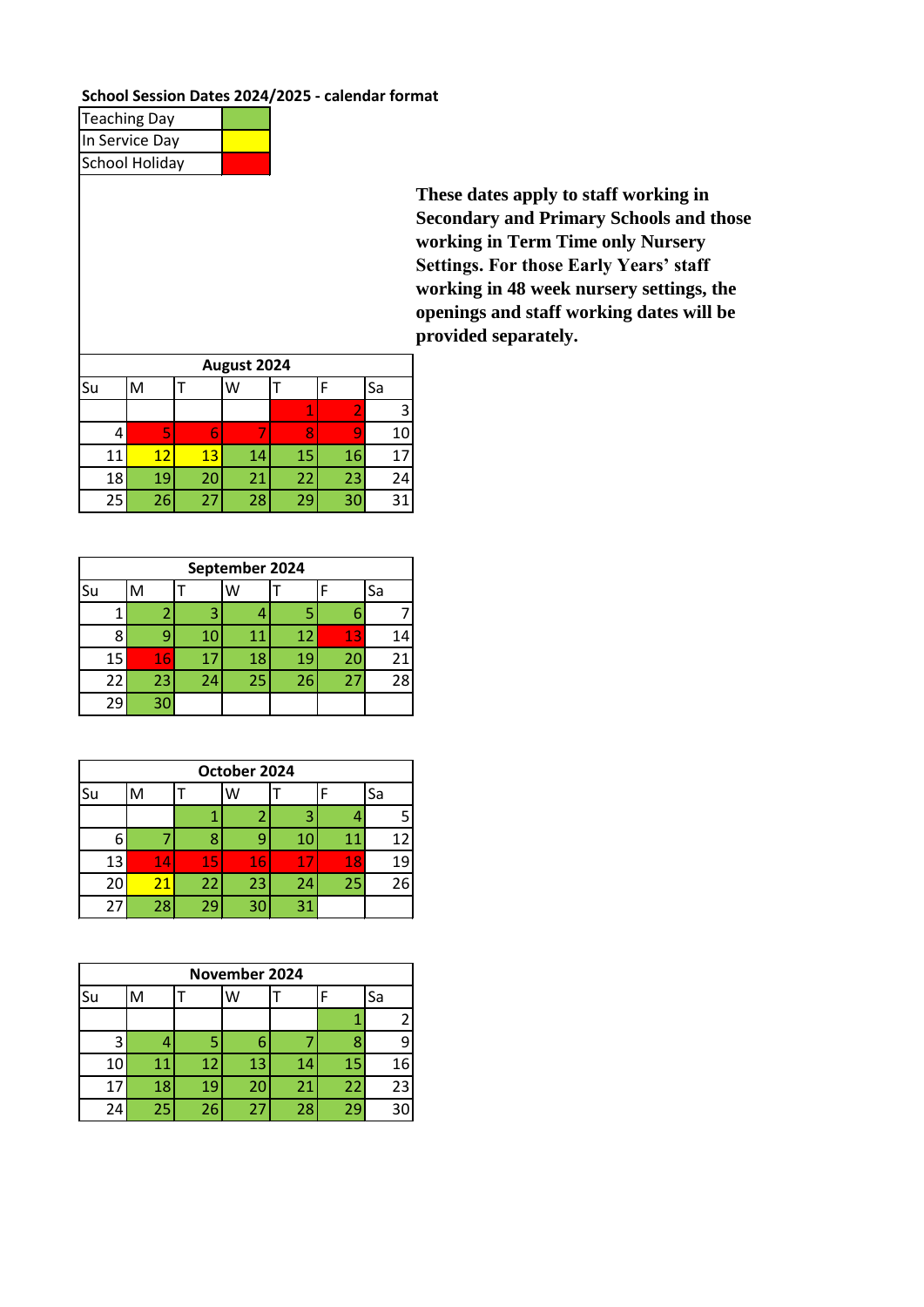|    | December 2024   |    |    |    |    |    |  |  |  |  |  |  |
|----|-----------------|----|----|----|----|----|--|--|--|--|--|--|
| Su | M               | Sa |    |    |    |    |  |  |  |  |  |  |
|    |                 |    |    |    | 6  |    |  |  |  |  |  |  |
| 8  |                 | 10 | 11 | 12 | 13 | 14 |  |  |  |  |  |  |
| 15 | 16              | 17 | 18 | 19 | 20 | 21 |  |  |  |  |  |  |
| 22 | $\overline{23}$ | 24 | 25 | 26 | 27 | 28 |  |  |  |  |  |  |
| 29 | 30              | 31 |    |    |    |    |  |  |  |  |  |  |

|    | January 2025 |   |    |    |  |    |    |    |  |  |  |  |
|----|--------------|---|----|----|--|----|----|----|--|--|--|--|
| Su | M            |   |    | W  |  |    |    | Sa |  |  |  |  |
|    |              |   |    |    |  |    | 3  |    |  |  |  |  |
| 5  |              | 6 |    | Я  |  | q  | 10 | 11 |  |  |  |  |
| 12 | 13           |   | 14 | 15 |  | 16 | 17 | 18 |  |  |  |  |
| 19 | 20           |   | 21 | 22 |  | 23 | 24 | 25 |  |  |  |  |
| 26 | 27           |   | 28 | 29 |  | 30 | 31 |    |  |  |  |  |

| February 2025 |    |              |    |    |    |    |    |  |  |  |
|---------------|----|--------------|----|----|----|----|----|--|--|--|
| Su            |    | Sa<br>W<br>F |    |    |    |    |    |  |  |  |
|               |    |              |    |    |    |    |    |  |  |  |
|               | ্ব |              |    |    | 6  |    |    |  |  |  |
| q             | 10 |              | 11 | 12 | 13 | 14 | 15 |  |  |  |
| 16            |    |              | 18 | 19 | 20 | 21 | 22 |  |  |  |
| 23            | 24 |              | 25 | 26 | 27 | 28 |    |  |  |  |

|    | <b>March 2025</b> |    |    |    |    |    |  |  |  |  |  |  |
|----|-------------------|----|----|----|----|----|--|--|--|--|--|--|
| Su | M                 |    | w  |    | F  | Sa |  |  |  |  |  |  |
|    |                   |    |    |    |    |    |  |  |  |  |  |  |
| 2  | 3                 | 4  | 5  | 6  |    | 8  |  |  |  |  |  |  |
| 9  | 10                | 11 | 12 | 13 | 14 | 15 |  |  |  |  |  |  |
| 16 | 17                | 18 | 19 | 20 | 21 | 22 |  |  |  |  |  |  |
| 23 | 24                | 25 | 26 | 27 | 28 | 29 |  |  |  |  |  |  |
| 30 | 31                |    |    |    |    |    |  |  |  |  |  |  |

| <b>April 2025</b> |   |    |  |    |    |    |    |    |  |  |  |
|-------------------|---|----|--|----|----|----|----|----|--|--|--|
| Su                | M |    |  |    |    |    |    | Sa |  |  |  |
|                   |   |    |  |    |    | р  |    |    |  |  |  |
| 6                 |   |    |  |    |    | 10 | 11 | 12 |  |  |  |
| 13                |   | 14 |  | 15 | 16 | 17 | 18 | 19 |  |  |  |
| 20                |   | 21 |  | 22 | 23 | 24 | 25 | 26 |  |  |  |
| 27                |   | 28 |  | 29 | 30 |    |    |    |  |  |  |